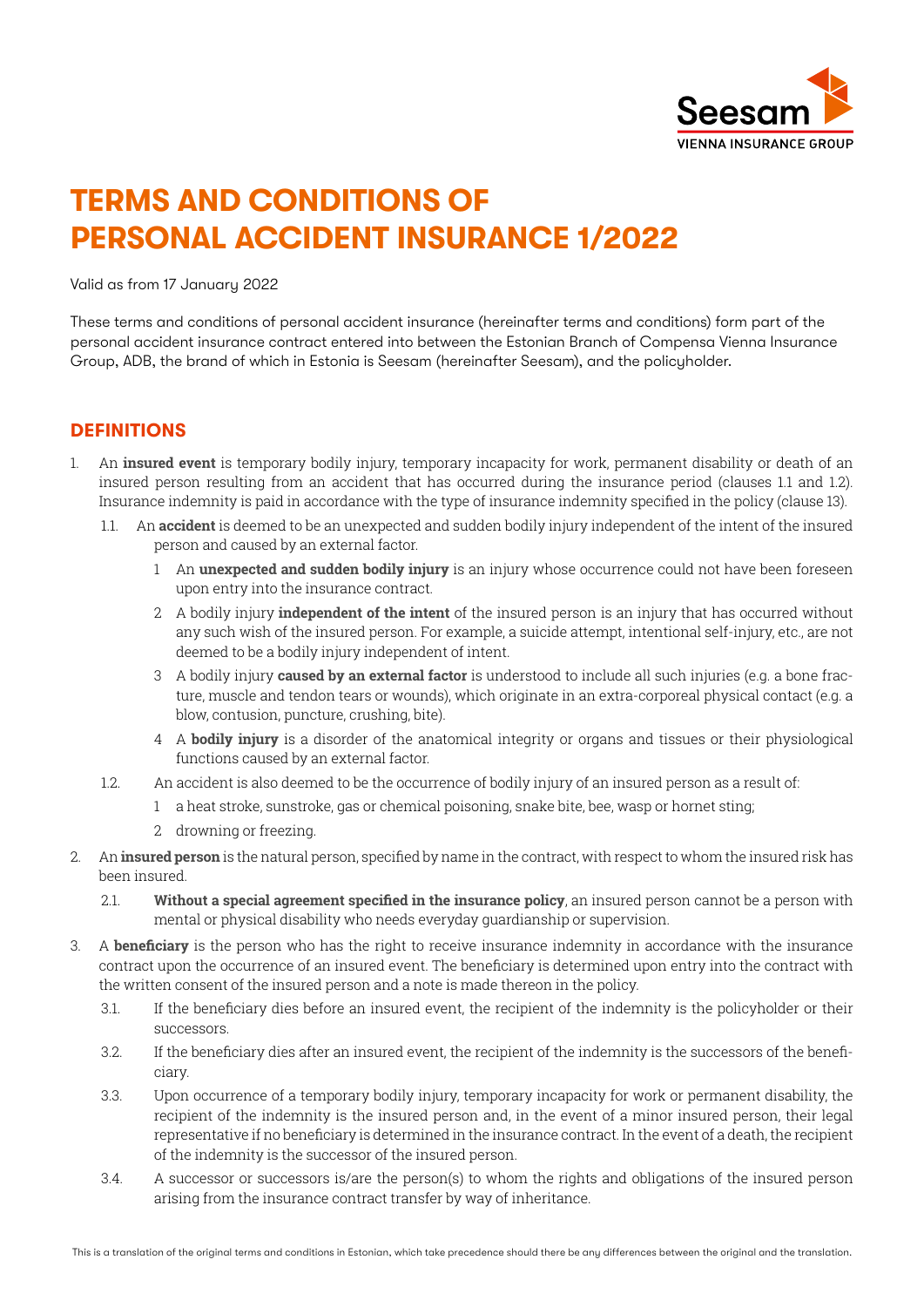- 3.5. To receive the insurance indemnity, the successor or successors must prove that they are entitled to claim the insurance indemnity from Seesam in lieu of the insured person.
- 3.6. In the event of several successors, the sum insured is indemnified proportionally between the successors.
- 3.7. If the policyholder has been specified as the beneficiary, Seesam is required to pay the insurance indemnity only if the policyholder submits either the insured person's consent in writing or in a manner reproducible in writing for entry into the contract.

# **VALIDITY AND OPTIONS OF INSURANCE COVER**

- 4. The insurance cover is valid worldwide during the insurance period specified in the policy.
- 5. The options of the insurance cover are full-time and part-time insurance cover.
	- 5.1. Full-time insurance cover is valid for 24 hours a day.
	- 5.2. Part-time insurance cover is only valid when carrying out work assignments and during working hours (incl. while taking a break during the working time and while being on a business trip or official travel). Part-time insurance cover is not valid on the way to and from work. In the event of a dispute, Seesam is guided by the occupational accident report.
- 6. The insurance cover does not automatically include the sports, activities or professions listed in these terms and conditions under activities insurable under a special agreement (clauses 8–12).
- 7. If, upon entry into the contract, the policyholder wants to insure themselves or another person in respect of the activity/activities listed as activities insurable under a special agreement, Seesam must be notified thereof upon entry into the insurance contract.

# **ACTIVITIES INSURABLE UNDER SPECIAL AGREEMENT**

8. Activities insurable under a special agreement are competitive sports, high-risk activities and occupations exposed to a risk. The insurance cover is valid if a note has been made thereon in the policy.

#### 9. **Competitive sports**

- 9.1. Competitive sports are activities aimed at achieving success in public sports competition as well as professional sports activities. For example, participation in league competitions, Estonian cups, championships and international competitions, the Olympic Games and also in training sessions of the respective competitions. Competitive sports do not include one-off mass sports events, such as public running competitions, public marathons, etc.
- 9.2. In the event of a minor (of less than 18 years of age) insured person, the insurance cover of competitive sports is also valid without a special agreement in the policy.
- 9.3. If the insured person goes in for the competitive sports listed below (incl. preparatory training sessions for competitions), the policy must contain the note 'Competitive Sports' in order for the insurance cover to be valid:
	- 1 basketball, football (incl. American football), volleyball, handball, water polo, floorball;
	- 2 squash, tennis, badminton;
	- 3 athletics (incl. combined track and field events), triathlon, duathlon, orienteering;
	- 4 cycling, horse riding, roller skating, skateboarding;
	- 5 alpine skiing and snowboarding on specially designated tracks, skating;
	- 6 sailing, windsurfing;
	- 7 competitive dance, gymnastics;
	- 8 sport hunting, shooting.

#### 10. **High-risk activities**

- 10.1. If the insured person goes in for activities listed below or in activities with a similar degree of risk, the policy must contain the note 'High-Risk Activities' in order for the insurance cover to be valid:
	- 1 ice hockey, field hockey;
	- 2 underwater sports, incl. diving to the depth of up to 40 m;
	- 3 judo, karate, wrestling (except in the event of children of less than 12 years of age);

This is a translation of the original terms and conditions in Estonian, which take precedence should there be any differences between the original and the translation.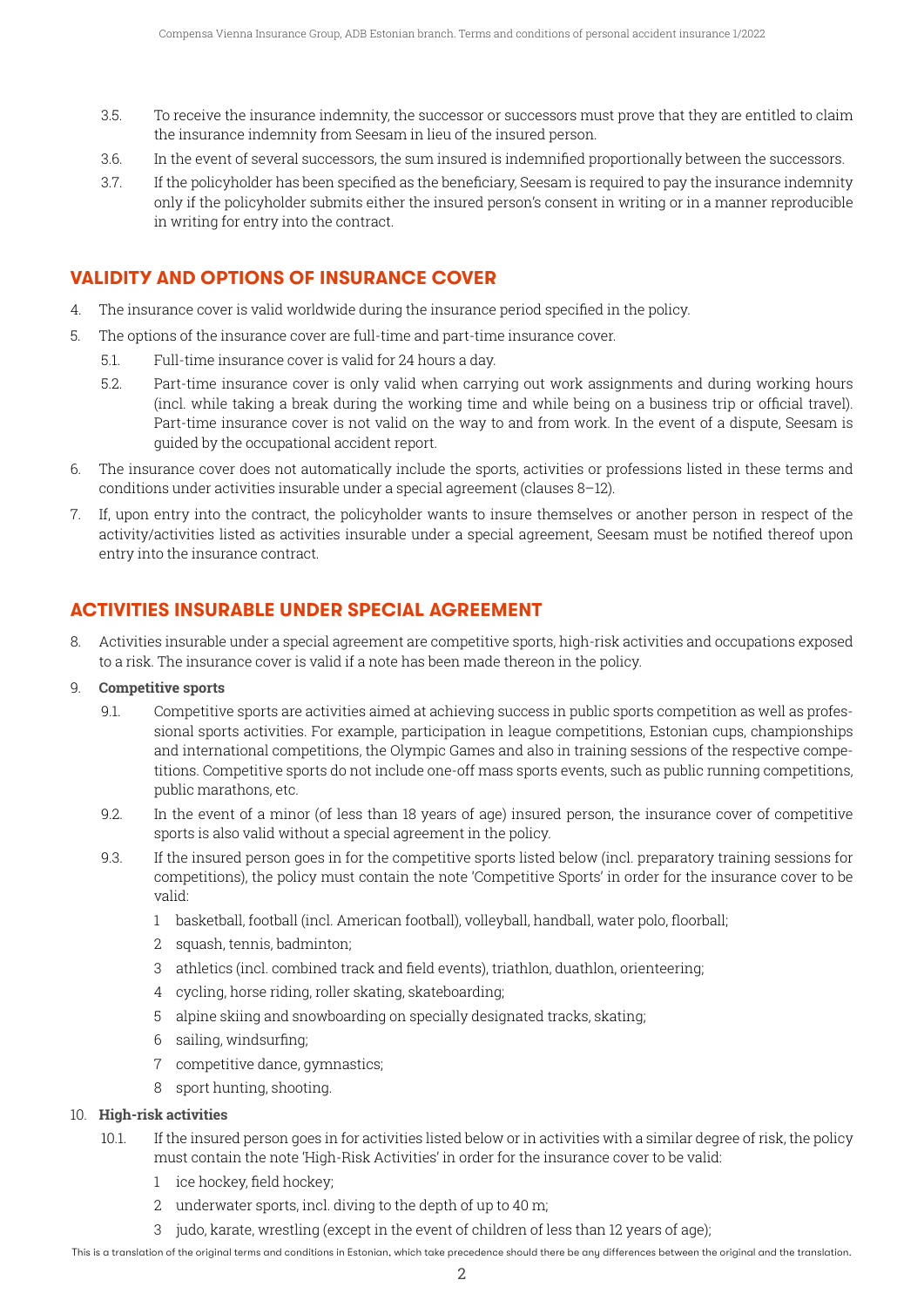- 4 weightlifting (e.g. powerlifting);
- 5 water motor sports, water skiing;
- 6 motor racing;
- 7 kite buggying, kiteboarding and surfboarding, etc.;
- 8 riding skateboards, scooters or roller skates in a skate park (except in the event of children of less than 12 years of age).
- 10.2. If the insured person goes or plans to start going in for sports or areas of activity which have not been mentioned in these terms and conditions, but which are in essence similar to the listed sports or areas of activity, the level of complexity of such sports or area of activity must be agreed with Seesam in advance in a form reproducible in writing. In the event of a dispute, the given sport is classified as a high-risk activity.

## 11. **The insurance cover is not valid in the event of the following activities:**

- 1 alpinism, ice, rock and wall climbing, mountaineering, mountain hiking at an altitude of over 5,000 m;
- 2 diving to the depth of over 40 m;
- 3 rafting;
- 4 boxing (incl. kickboxing, Thai boxing, etc.), mixed martial arts (MMA);
- 5 BASE jumping, air sports, parachuting and bungee jumping, hot air ballooning and other similar events;
- 6 ski jumping, downhill and speed skiing, heli-skiing, bobsleighing;
- 7 alpine skiing and snowboarding on tracks not designated for this;
- 8 trick cycling (incl. BMX), parkour, downhill biking;
- 9 any motor sports (incl. motocross, enduro, trial, hill climbing, ATV and quad sports, snowmobile competitions), off-road motorcycling (i.e. in woods, on fields and other off-road tracks) and other similar activities;
- 10 hiking to uninhabited areas, for example explorations, expeditions to mountains, jungles, deserts or other similar areas in foreign countries.

#### 12. **Occupations exposed to risks**

- 12.1. **Occupations exposed to risk** are: a lorry driver, logger, police officer, border guard, security officer, rescue worker (except for ambulance staff), miner, builder (except for an indoor electrician, sanitary engineer, painter), diver, cash collector, stunt performer, handler of explosive substances.
- 12.2. **The insurance cover is not valid** in active service in the Defence Forces, conscript service or participation in military training unless this has been previously agreed with Seesam and a respective note has been made in the policy.

# **TYPES OF INSURANCE INDEMNITIES**

- 13. The types of insurance indemnity are daily allowance indemnity, pain and suffering indemnity, indemnity for medical treatment expenses, permanent disability indemnity, death indemnity and indemnity for tickets to called off events.
- 14. Seesam indemnifies damage and expenses on the basis of the insurance contract to the extent specified in the terms and conditions, taking into account the exclusions and exceptions specified in clauses 22–23.
- 15. The insurance cover option, types of insurance indemnity and the sums insured as chosen by the policyholder are specified in the policy.

#### 16. **Daily allowance indemnity**

- 16.1. If an insured person suffers temporary incapacity for work as a result of an insured event and the medical treatment thereof lasts for at least seven consecutive calendar days, Seesam will pay the daily allowance indemnity, taking into account the provisions of clauses 16.2–16.7.
- 16.2. Seesam considers as temporary incapacity for work such situations where the insured person is temporarily unable to perform their designated work duties and the attending physician has issued a (electronic) certificate of incapacity for work to the insured person which has been confirmed by the employer and submitted to an authority providing health insurance services (e.g. the Health Insurance Fund).
- 16.3. The daily allowance indemnity has been designed for individuals to whom a certificate of incapacity for work is issued. For example, for a person who works under an employment contract or in public service.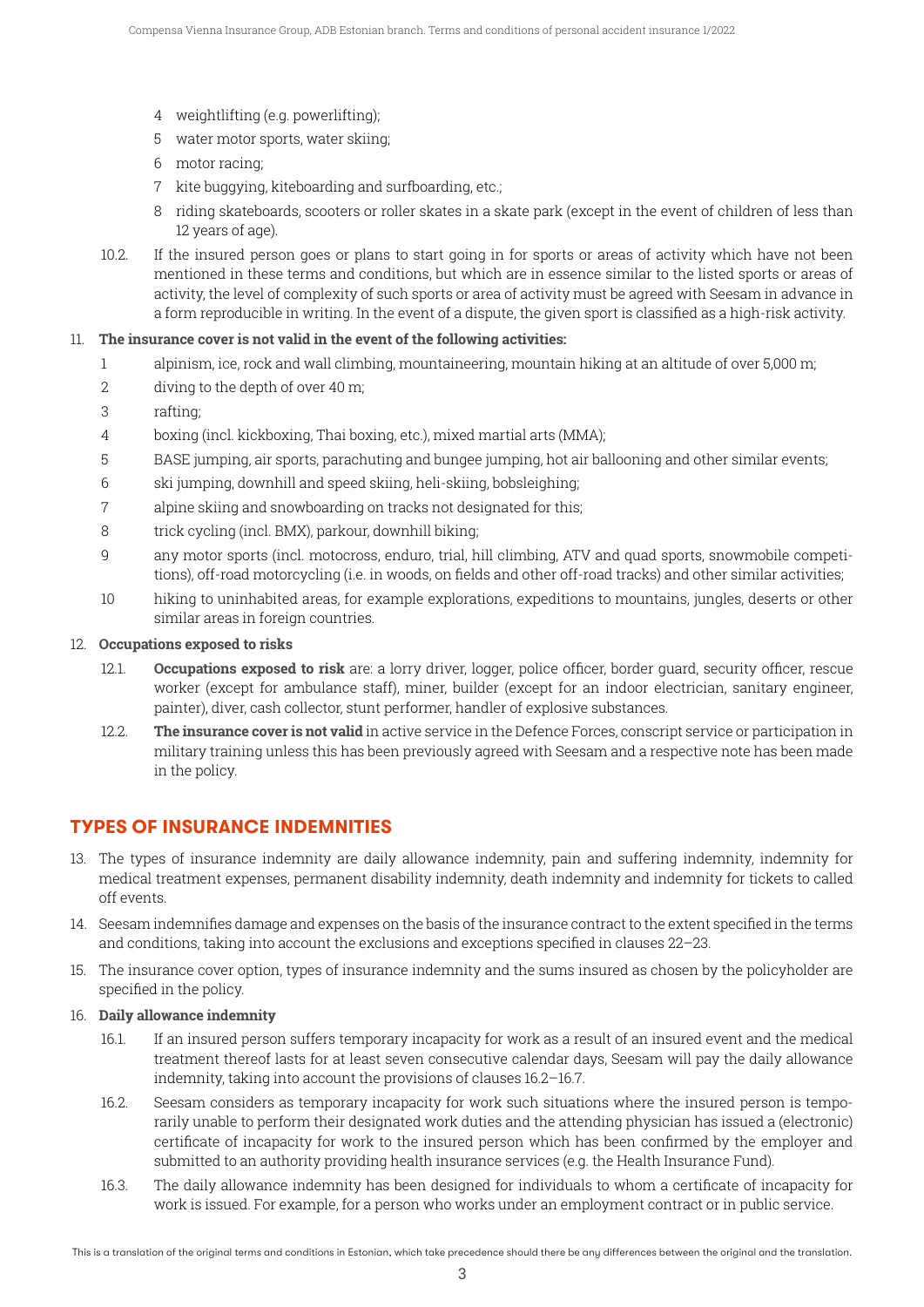- 16.4. As an exception, an employed lawful representative (insured person) of a minor insured person is also entitled to the daily allowance indemnity if the representative needs to be absent from work due to an insured event that occurred to the minor insured person and daily allowance indemnity has been specified as the type of insurance indemnity in the representative's policy.
- 16.5. The daily allowance indemnity is paid on the basis of a certificate of incapacity for work for the period of incapacity for work specified therein. The indemnity is paid within one year of the day of occurrence of the insured event.
- 16.6. The amount of the daily allowance indemnity is the amount of the daily allowance indemnity per day as specified in the policy.
- 16.7. The daily allowance indemnity is not paid:
	- 1 if the insured person is temporarily incapacitated for work for fewer than seven consecutive calendar days;
	- 2 after expiry of the period of incapacity for work of the insured person as specified in the certificate of incapacity for work;
	- 3 if the loss of capacity for work is not caused by an accident (see clauses 1.1–1.2);
	- 4 from the moment Seesam awards permanent disability indemnity to the insured person;
	- 5 if no certificate of incapacity for work has been issued to the insured person.

#### 17. **Pain and suffering indemnity**

- 17.1. If an insured person suffers temporary damage to health, which corresponds to that described in the "Table of Pain and Suffering Indemnity", as a result of an insured event and the medical treatment thereof lasts for at least seven consecutive calendar days, Seesam will pay the pain and suffering indemnity. The duration of the treatment period must be confirmed by the attending physician. The requirement for the duration of the treatment period does not apply to bone fractures proven with an X-ray test.
- 17.2. The pain and suffering indemnity is a single indemnity calculated as a percentage of the sum insured as specified in the policy. The amount of the pain and suffering indemnity is determined on the basis of the "Table of Pain and Suffering Indemnity" specified in the policy.
- 17.3. In the event of an injury, which is not included in the "Table of Pain and Suffering Indemnity", Seesam makes a decision on the indemnity by way of analogy, relying on the decision of a trusted physician and taking into account the degree of severity of the injury. If the trusted physician of Seesam cannot apply analogy, no pain and suffering indemnity is paid.
- 17.4. The pain and suffering indemnity is paid in the event of accidents that occurred during one insurance period as a maximum to the extent of the sum insured as specified in the insurance contract.

#### 18. **Indemnity for medical treatment expenses**

- 18.1. If the insured person needs any health services for recovering from an injury suffered as a result of an insured event that are not indemnified by the Estonian Health Insurance Fund, Seesam will pay the indemnity for medical treatment expenses for the services and to the extent specified in clause 18.5.
- 18.2. Services provided by a medical practice, state or municipal institution holding an authorisation for the provision of health services in the Republic of Estonia, by a company entered in the Health Board register or by a person holding a valid professional certificate are indemnified.
- 18.3. Medical treatment expenses that have been incurred within two years after the occurrence of the accident are indemnified.
- 18.4. The maximum indemnity for medical treatment expenses in the case of one insured event is the sum insured as specified in the policy.
- 18.5. Indemnity is paid for:
	- 1 the medical treatment expenses of dental injuries caused by an accident;
	- 2 medically justified examination and analysis expenses provided and/or prescribed by a physician, such as radiological examinations (X-ray, computed tomography, etc.), as well as appointment fees;
	- 3 reasonable and necessary expenses of plastic surgery prescribed by a physician and necessary from the point of view of the medical treatment;
	- 4 the expenses of physiotherapy and medical physical training (incl. massage) prescribed by a physician and necessary from the point of view of the medical treatment;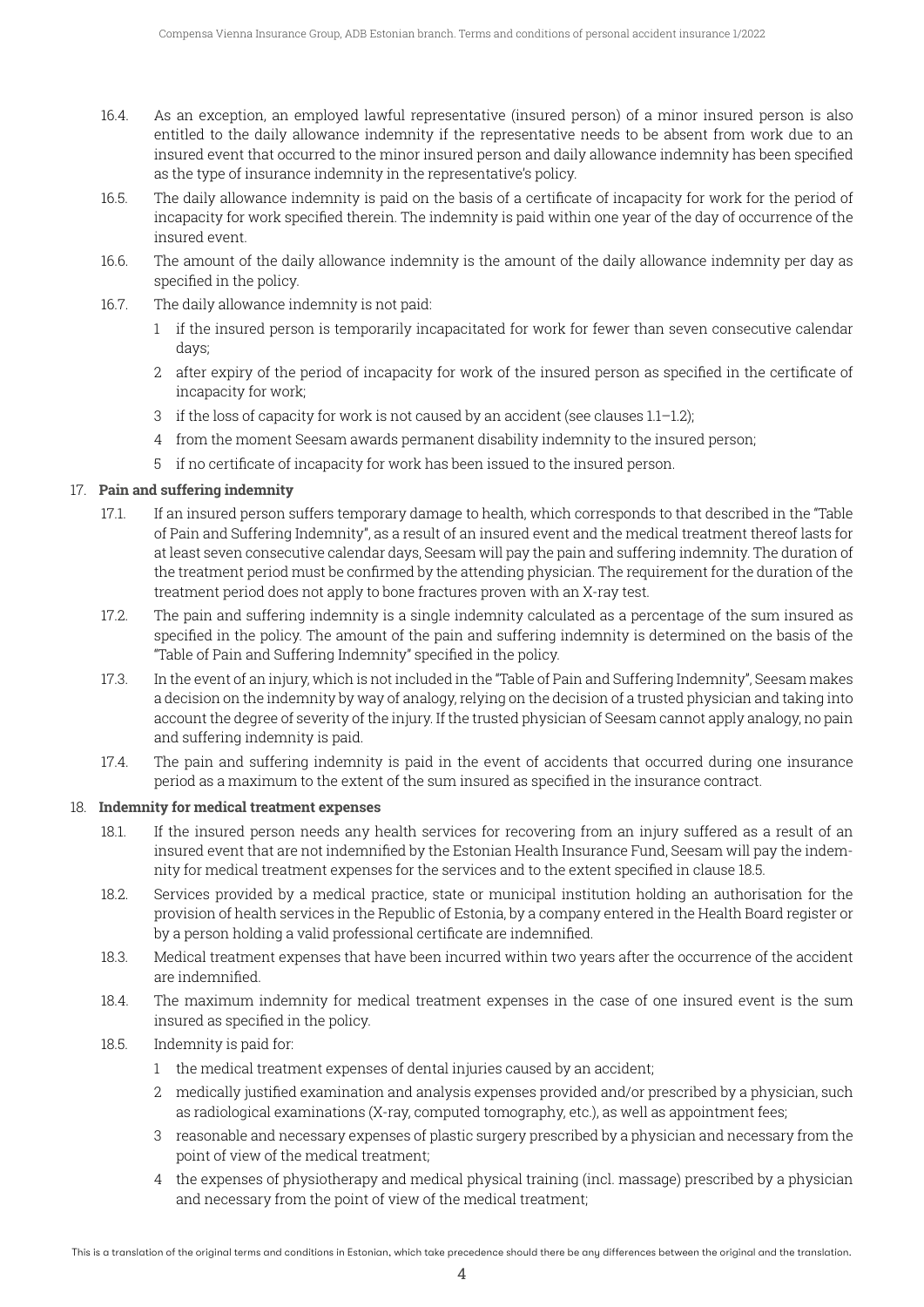- 5 the expenses previously agreed with Seesam for purchasing technical aids of medical rehabilitation (e.g. an exercise ball, chest-expander) prescribed by the attending physician;
- 6 the expenses previously agreed with Seesam for renting or purchasing medical technical aids (e.g. crutches, wheelchair, etc.) necessary and justified from the point of view of the medical treatment;
- 7 the hospital inpatient fee if the need for medical treatment is due to an insured event.
- 18.6. No indemnity is paid for:
	- 1 the damage caused to a tooth or prosthesis as a result of biting. Likewise, no indemnity is paid for expenses incurred on the treatment of dental caries and other stomatological diseases;
	- 2 the expenses on medicinal products;
	- 3 the damage that is subject to indemnification under the Motor Insurance Act or an Act of a foreign state on compulsory motor liability insurance or another Act;
	- 4 the expenses borne by the Health Insurance Fund, another insurer, employer, state, local government or another person, or the aforementioned authority or person has made a decision on bearing the expenses.

#### 19. **Permanent disability indemnity**

- 19.1. The insured person has the right to the permanent disability indemnity if an insured event has caused permanent disability to the insured person.
- 19.2. Seesam deems a permanent disability to be a state where the functioning of a part of a person's body or sense organ has not recovered within one year of the occurrence of the insured event and therefore the normal functioning of the part of body or sense organ is affected.
- 19.3. The amount of the permanent disability indemnity is determined on the basis of the 'Table of Permanent Disability Indemnity' specified in the policy. The indemnity is paid as a single indemnity calculated as a percentage of the sum insured in accordance with the 'Table of Permanent Disability Indemnity'.
- 19.4. In the event of an injury, which is not included in the 'Table of Permanent Disability Indemnity', Seesam makes a decision on the indemnity by way of analogy, relying on the decision of a trusted physician and taking into account similar injuries and the degree of severity of the injury. If the trusted physician of Seesam cannot apply analogy, no indemnity is paid.
- 19.5. The existence and extent of the permanent disability is determined by the trusted physician of Seesam one year after the occurrence of the insured event, using as the basis the state of health of the insured person at the moment of determination of the disability. Seesam has the right, with regard to the nature of injury, to make a decision about permanent disability earlier than one year after the occurrence of the insured event.
- 19.6. Permanent disability is determined only on the basis of the severity and nature of the disability, not on the basis of the occupation, hobbies or lifestyle of the insured person.
- 19.7. If the degree of severity of the disability caused by an accident is at least 60% according to the 'Table of Permanent Disability Indemnity', the indemnity is paid out to the extent of the sum insured of the permanent disability indemnity as specified in the policy.

#### 20. **Death indemnity**

- 20.1. If the insured person dies as a result of an accident that occurred during the insurance period, the beneficiary as specified in the policy or, upon lack of a beneficiary, the successors have the right to receive the death indemnity. The death indemnity is not paid if the insured person dies more than three years after the date of occurrence of the insured event.
- 20.2. If civil, criminal, administrative or misdemeanour proceedings are pending in respect of an event and this is essential for establishing Seesam's performance obligation or the extent thereof, the term for the submission of documents extends by the time of the aforementioned proceedings.

#### 21. **Indemnity for tickets to called off events**

- 21.1. If the insured person cannot attend an event (concert, performance, sports competition, sports camp) due to an accident (clauses 1.1 and 1.2) that has occurred to them and the ticket to which has been acquired or the attendance fee of which has been paid before the occurrence of the accident, the cost of the insured person's ticket or attendance fee for which the insured person could not receive refund from the organiser of the event or otherwise will be indemnified.
- 21.2. The insurance cover is valid for the events that take place in the Republic of Estonia within up to one year after the insured event.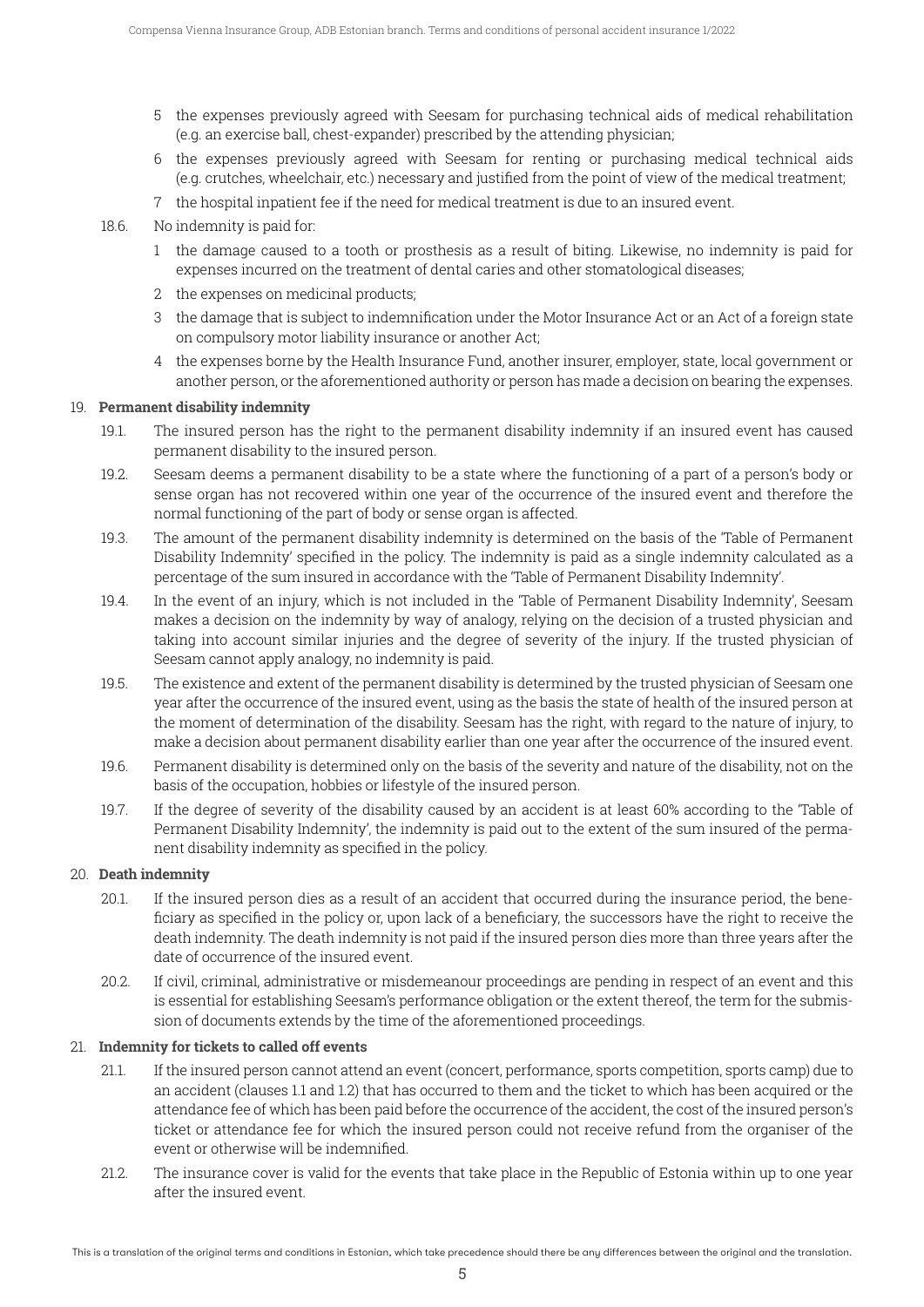21.3. The transport and accommodation expenses, e.g. the price of bus tickets, cost of a rental car, hotel charges, etc., related to the event that has been called off are not indemnified.

## **EXCLUSIONS OF INSURED EVENT, REDUCTION OF AND REFUSAL TO PAY INSURANCE INDEMNITY**

- 22. No indemnity is paid on the basis of an insurance contract for the damage and expenses which:
	- 1 have not been caused by an insured event;
	- 2 have been caused by an accident that has occurred prior to entry into the insurance contract;
	- 3 have been caused by diseases, e.g. infarction, stroke, diabetes, epilepsy, radiculitis, viral diseases, strain injuries, injuries arisen as a result thereof, medical treatment, application of medical measures, etc., except if the disease is directly caused by an insured event;
	- 4 are related to injuries of the intervertebral discs of the vertebral column (e.g. disc prolapse, lumbar and other intervertebral disc disorders);
	- 5 have been caused by changes in spinal curves, lower body or inguinal hernia;
	- 6 have been caused by damage to teeth and/or dental prostheses, except if indemnity for medical treatment expenses has been specified as the type of insurance indemnity in the policy;
	- 7 have been caused by loss, falling out or extraction of teeth and/or dental prostheses, except if it has a direct cause-and-effect relationship with an insured event and indemnity for medical treatment expenses has been specified as the type of insurance indemnity in the policy;
	- 8 have been caused by the breaking of prostheses (except in the event specified in clause 22.7);
	- 9 have been caused by bacterial infections (e.g. dental caries, food poisoning, salmonellosis, dysentery, etc.) and viruses, except for tetanus, rabies;
	- 10 have been caused by contraction of HI-virus, AIDS or hepatitis;
	- 11 have been caused by pregnancy, miscarriage or childbirth;
	- 12 are related to mental health disorders and medical treatment, incl. psychiatric disorders and related injuries;
	- 13 have been caused by stings or bites of insects, ticks (e.g. Lyme disease, tick-borne encephalitis) or arachnids (except in the events specified in clause 1.2.1);
	- 14 have been caused by a contact with poisonous mushrooms, berries, plants or substances (except in the events specified in clause 1.2.1);
	- 15 have emerged in connection with the detention of the insured person or the stay of the insured person in a custodial institution as an imprisoned person.
- 23. Seesam has the right to reduce or refuse to pay the insurance indemnity if:
	- 1 the recovery period of the insured person is extended due to a disease or injury not caused by the insured event;
	- 2 the same part of the body has been recurrently injured. Seesam regards as a recurrent injury of the same part of the body any injury which has occurred in regard to the insured person within 24 months directly preceding the insured event;
	- 3 a chronically present bodily injury (e.g. damaged knee joints become painful after physical exercise, an elbow repeatedly becomes disjointed) has contributed to the occurrence of the insured event.

# **INCREASE IN LIKELIHOOD OF INSURED RISK AND NOTIFICATION THEREOF**

- 24. An increase in the likelihood of an insured risk is deemed to be an increase in the probability of occurrence of an insured event. Seesam regards the circumstances specified in clauses 26 and 27 as an increase in the likelihood of an insured risk.
- 25. Seesam must immediately be notified of an increase in the likelihood of an insured risk, but no later than within five working days of the increase in the likelihood of the insured risk.
- 26. Seesam must be notified about changes in the data, which were asked in the insurance application or otherwise upon entry into the insurance contract, that occur prior to the start or during the term of the insurance contract.
- 27. An increase in the likelihood of an insured risk is deemed to be the following: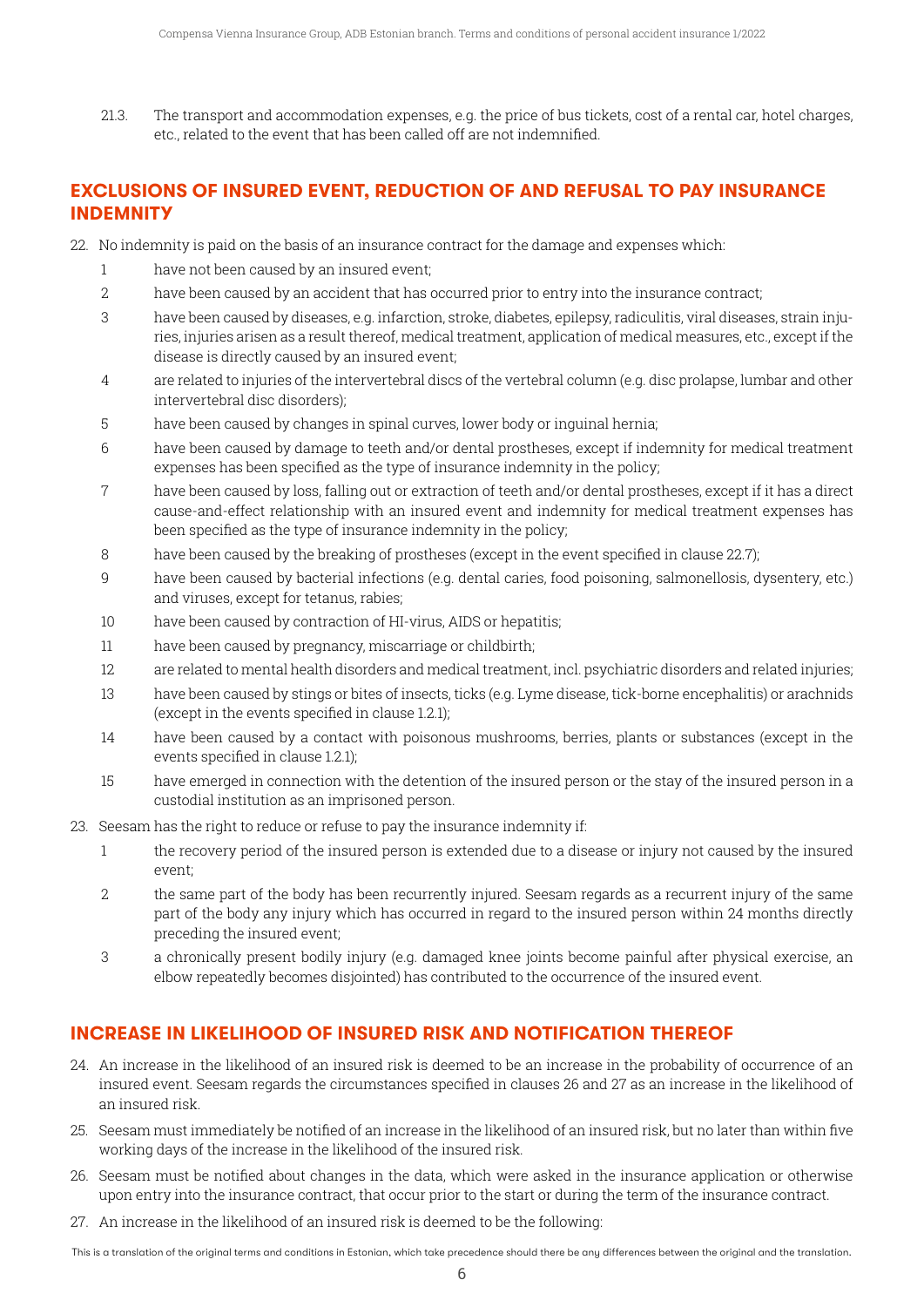- 27.1. a change in the country of residence of the insured person;
- 27.2. a change in the profession, occupation and/or area of activity of the insured person;
- 27.3. a change in the areas of interest or hobbies of the insured person;
- 27.4. a significant and/or permanent impairment or deterioration in the state of health, incl. physical or mental disability, of the insured person in comparison with the moment of entry into the insurance contract.
- 28. If the policyholder or the insured person breaches the obligation specified in clause 25, Seesam will be released from its performance obligation if the insured event occurs more than one month after the time when Seesam should have received the notice.

## **PROHIBITION ON INCREASING LIKELIHOOD OF INSURED RISK**

- 29. Increasing the likelihood of an insured risk is deemed to be the breach of the obligations provided in the safety requirements of these terms and conditions as committed by the policyholder or the insured person.
- 30. The policyholder and the insured person may not breach the obligations specified in the safety requirements.
- 31. If the policyholder or the insured person breaches the obligations specified in the safety requirements and an insured event occurs due to the aforementioned breach, Seesam will be released from payment of the insurance indemnity to the extent in which the breach of the obligation contributed to the occurrence of the insured event.

## **SAFETY REQUIREMENTS**

- 32. In order to prevent the arrival of a harmful consequence in respect of their health, the insured person is required to comply with:
	- 32.1 a reasonable diligence obligation;
	- 32.2 legislation, incl. the Traffic Act, in force;
	- 32.3 user and safety manuals of equipment and machinery;
	- 32.4 occupational safety requirements;
	- 32.5 the medical treatment regime, instructions or recommendations prescribed by the physician.
- 33. The insured person may not pose a risk to their life and health with their intentional or deliberate activities, e.g. initiate a fight; drive a vehicle or another means of transport while intoxicated or in a state of fatigue, exhibiting signs of intoxication or without holding a corresponding right to drive; exceed the speed limit, etc.
- 34. The insured person may not consume, without medical indication, narcotic drugs, psychotropic and other similar substances as well as poisonous mushrooms, plants and berries.
- 35. Upon consuming alcohol, the insured person must take into account their age, overall state of health and the fact that consumption of alcohol leads to an increase in the possibility of occurrence of an accident due to impaired physical or mental functions and reactions and therefore also to an increase in the likelihood of arrival of a harmful consequence in respect of their health.

## **GENERAL OBLIGATIONS AFTER OCCURRENCE OF INSURED EVENT**

- 36. Upon the occurrence of an insured event, the insured person is required to:
	- 36.1. see a physician within 24 hours;
	- 36.2. inform Seesam of the accidents that have occurred, the initial diagnosis and the medical institution providing treatment within three working days;
	- 36.3. follow the precepts of the physician;
	- 36.4. immediately provide Seesam with relevant additional information. Seesam has the right to ask for additional documents related to the loss event;
	- 36.5. allow their examination by a trusted physician of Seesam, if necessary;
	- 36.6. promptly contact the police, either personally or through other persons in the event of an offence or a traffic accident.